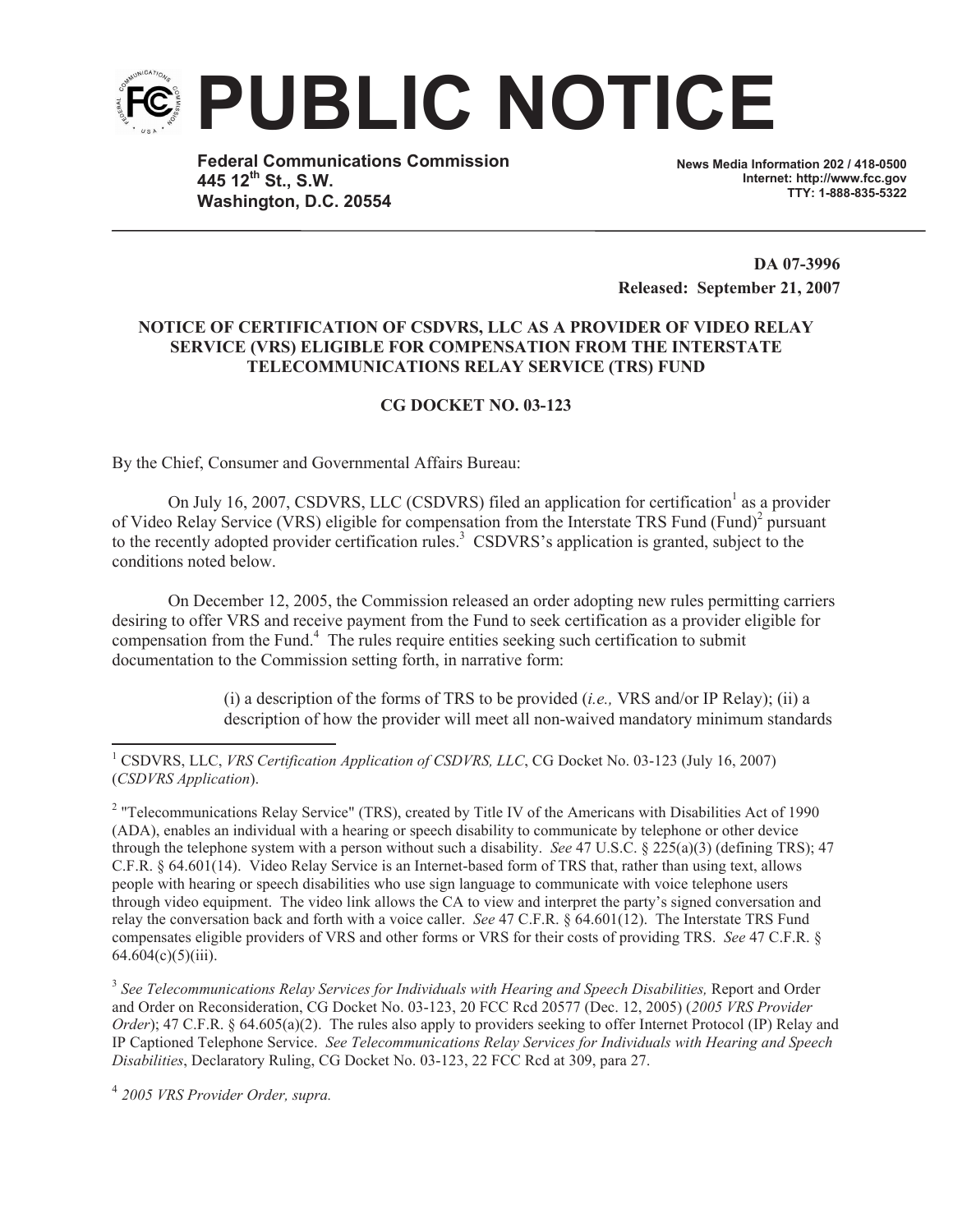applicable to each form of TRS offered; (iii) a description of the provider's procedures for ensuring compliance with all applicable TRS rules; (iv) a description of the provider's complaint procedures; (v) a narrative describing any areas in which the provider's service will differ from the applicable mandatory minimum standards; (vi) a narrative establishing that services that differ from the mandatory minimum standards do not violate applicable mandatory minimum standards; (vii) demonstration of status as a common carrier; and (viii) a statement that the provider will file annual compliance reports demonstrating continued compliance with these rules.<sup>[5</sup>]

The rules further provide that after review of the submitted documentation, the Commission shall certify that the VRS provider is eligible for compensation from the Fund if the Commission determines that the certification documentation:

> (i) establishes that the provision of VRS ... will meet or exceed all non-waived operational, technical, and functional minimum standards contained in  $\S$  64.604; (ii) establishes that the VRS ... provider makes available adequate procedures and remedies for ensuring compliance with the requirements of this section and the mandatory minimum standards contained in  $\S$  64.604, including that it makes available for TRS users informational materials on complaint procedures sufficient for users to know the proper procedures for filing complaints; and (iii) where the TRS service differs from the mandatory minimum standards contained in § 64.604, the VRS ... provider establishes that its service does not violate applicable mandatory minimum standards.<sup>[6</sup>]

We have reviewed the *CSDVRS Application* pursuant to these rules. We conclude that CSDVRS has sufficiently demonstrated that its provision of VRS service will meet or exceed all operational, technical, and functional TRS standards set forth in the Commission's rules, 47 C.F.R. § 64.604; that it makes available adequate procedures and remedies for ensuring compliance with applicable Commission rules; and that to the extent CSDVRS's service differs from the mandatory minimum standards, the service does not violate the rules.

We grant CSDVRS's application subject to compliance with applicable Commission orders, including the declaratory ruling requiring the interoperability of VRS equipment and service.<sup>7</sup> This certification shall remain in effect for a period of five years from the release date of this *Public Notice*. 8 Within ninety days prior to the expiration of this certification, CSDVRS may apply for renewal of its VRS service certification by filing documentation in accordance with the Commission's rules.<sup>9</sup>

 $5$  47 C.F.R. § 64.605(a)(2).

 $6$  47 C.F.R. § 64.605(b)(2).

<sup>7</sup> See Telecommunications Relay Services for Individuals with Hearing and Speech Disabilities, CG Docket No. 03-123, Declaratory Ruling and Further Notice of Proposed Rulemaking, 21 FCC Rcd 5442 (May 9, 2006). *See also* 47 C.F.R. § 64.605(e)(2) (Commission may require certified providers to submit documentation demonstrating compliance with the mandatory minimum standards). Further, CSDVRS must file an annual report with the Commission evidencing that they are in compliance with Section 64.604. 47 C.F.R. § 64.605(g). The first such report shall be due one year after the release date of this *Public Notice*, and subsequent reports shall be due each year thereafter.

8 *See* 47 C.F.R. § 64.605(c)(2).

9 *See id.*